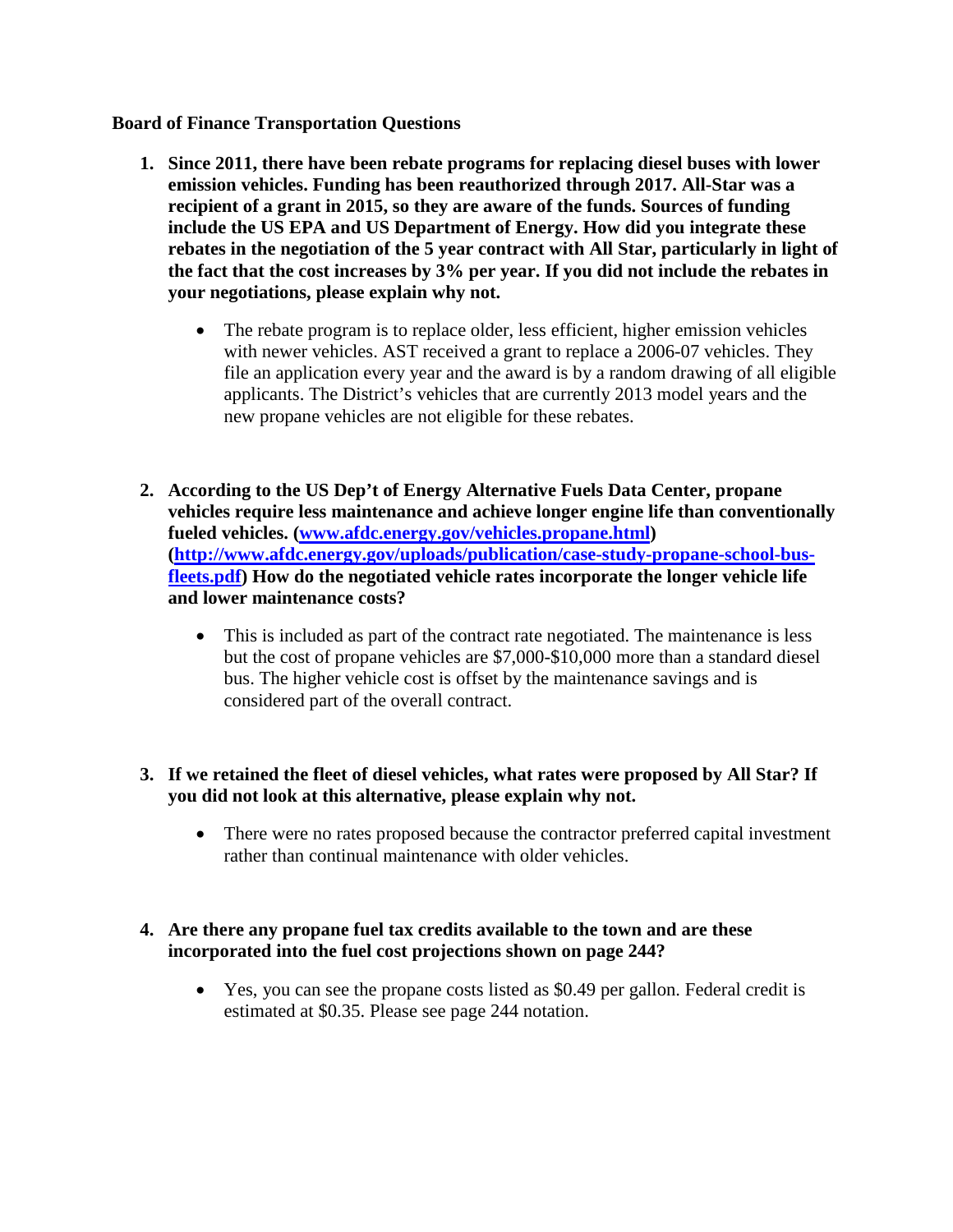- **5. The propane refueling station is at the All Star facility. Could we save trip time and mileage if the refueling facility were more centrally located? Does this location prevent the town from purchasing other propane powered vehicles?**
	- The fueling station is at the AST facility which is where all the busses begin and end their day. Having an alternate location doesn't make sense; it would be off route and require additional staffing and monitoring. The location would not prevent the Town from purchasing propane vehicles. A mutual agreement would have to be developed to allow non-school busses to fuel at the site.

# **6. Given that the buses have a meaningful number of open seats, what savings could we expect from a two tier routing plan in lieu of the current three tier plan. We recognize this is a BOE decision, but are curious about the potential savings figure.**

• A two tier system would require a change to school start times and an addition of at least 2-3 busses. The lower rates in the contract for a two tier system with the same number of vehicles would be \$249,521 less. The two to three additional vehicles would add \$120,780 to \$181,170 for a savings range of \$128,741 to \$68,351.

### **7. Page 20 of the All Star contract – While this is not a budget question, how can the district utilize the GPS system on buses to allow parents to track the buses and minimize time spent waiting for the vehicle? (curiosity only)**

- There are apps that can tie into the GPS system at a cost. In the fall of 2015 the District reviewed "Safe-Stop" which would provide this ability with parent groups, who surveyed their member, and subsequently they determined they were not interested.
- **8. What are the parameters used by the district and All Star to determine bus routes. Specifically, what percentage of capacity do you target, can you combine routes to fill more seats, do you vary capacity based on age (older students can endure a longer ride and are more capable of safely walking to a bus stop), and where do you stand on developing group bus stops. It looks like your required bi-annual student count reports (article 15.5.3 of the transportation contract) are inadequate to provide meaningful insight into utilization. Please revise the report detail to include number of students entering/exiting the bus by stop.**
	- The software used by AST is Transfinder and includes the criteria enumerated above, time and geography are the most critical components of routing requirements. Bus stops have remained constant as a community expectation. 15.5.3 refers to a bi-annual report that we need for our purposes twice per year while within that section is a sentence that reads "The Contractor shall also